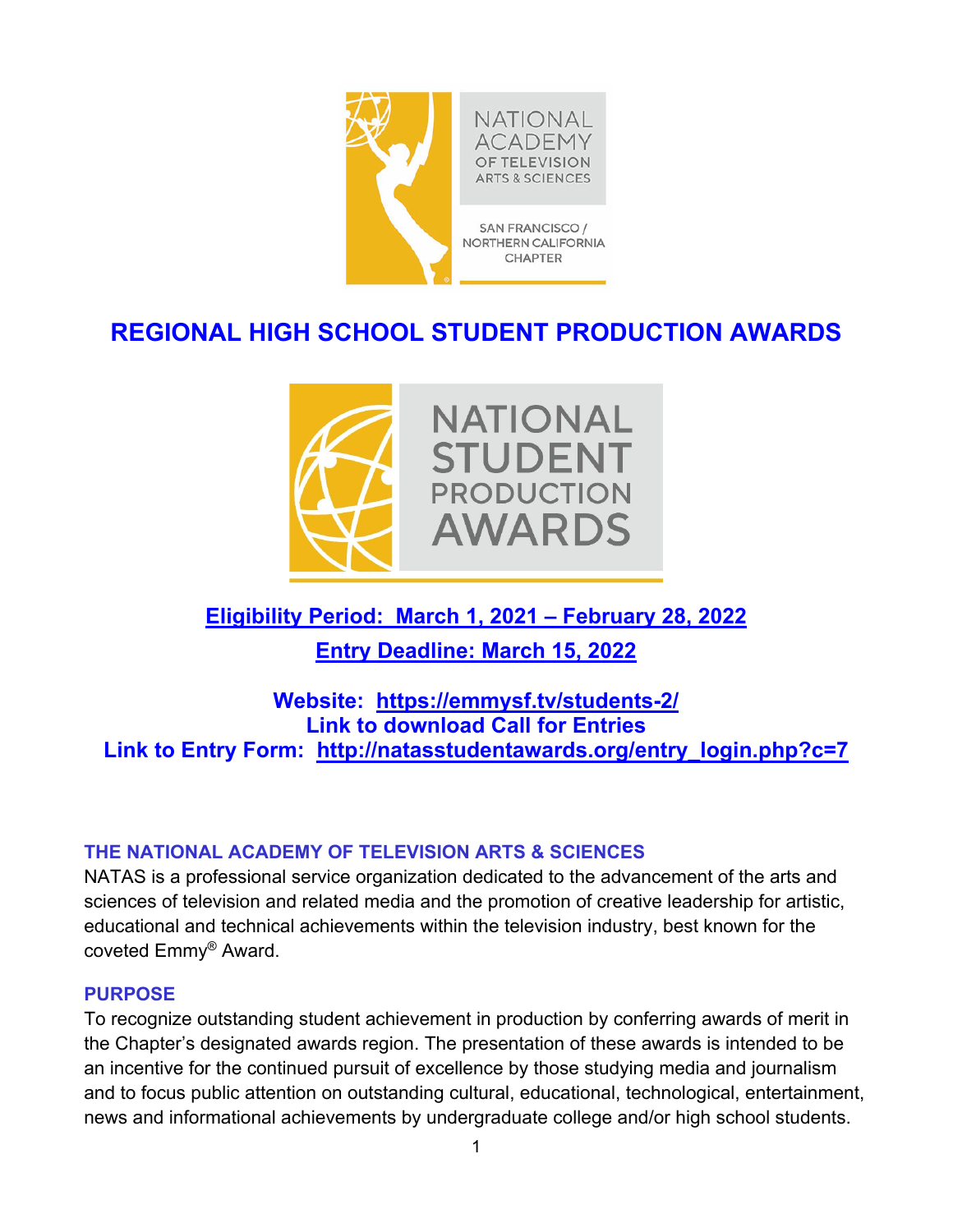# **STANDARD RULES AND REGULATIONS**

## **ELIGIBILITY**

- 1. Projects conceived, produced and executed by students at a high school, university, college or technical/vocational school within the Chapter's designated awards region are eligible for student award consideration.
- 2. Returning students who previously worked as professionals are not eligible.
- 3. No professional services may have been employed in the production of the entry.
- 4. Faculty involvement can only be advisory.
- 5. Entrants must be enrolled as a full-time student during the eligibility period
- 6. Students may enter work that was produced as a class assignment, extra-curricular assignment or in conjunction with their academic experience.
- 7. Students who perform *professional* work may enter their work in the professional awards competition, provided they meet all eligibility requirements.
- 8. No entry may be submitted to more than one Chapter's awards.
- 9. The entry does not need to have been broadcast, cablecast or webcast to be eligible.
- 10. Entry videos must as they were originally submitted to their advisor. There may not be any edits to the originally completed video except for edits to bring the entry length within the specified category time limit. When editing for time, use only straight cuts with one second of black to denote where content has been removed.
- 11. There is no limit to the number of entries a school may submit in each category.
- 12. Pornographic, violent, defamatory or offensive material is not accepted. The interpretation of the Awards Committee is final and absolute.
- 13. Ineligible entries may be disqualified during any phase of the competition.

## **STUDENT PRODUCTIONS**

Students are not considered peer professionals and as such, their regional student productions are not eligible for Emmy® Award recognition. If material is produced as part of a class, for which school credit is received, they are considered a student. If they are paid or working on a project with other "professionals," and want to enter the Chapter's Emmy® Award competition, they cannot enter as a student, but instead must pay the appropriate entry fees. The student is then prohibited from entering subsequent student production categories with other classmates.

## **ENTRY SUBMISSIONS**

A teacher, professor or advisor must approve the entry even if the student handles the submission or upload process themselves. There is no limit to the number of entries a school may submit.

## **ORIGINAL MATERIAL**

At least two-thirds of an entry must consist of original material, unless previously produced material has been given some unique and creative treatment. Entrants must specifically identify and give credit to all non-original material included in the entry. This includes music use.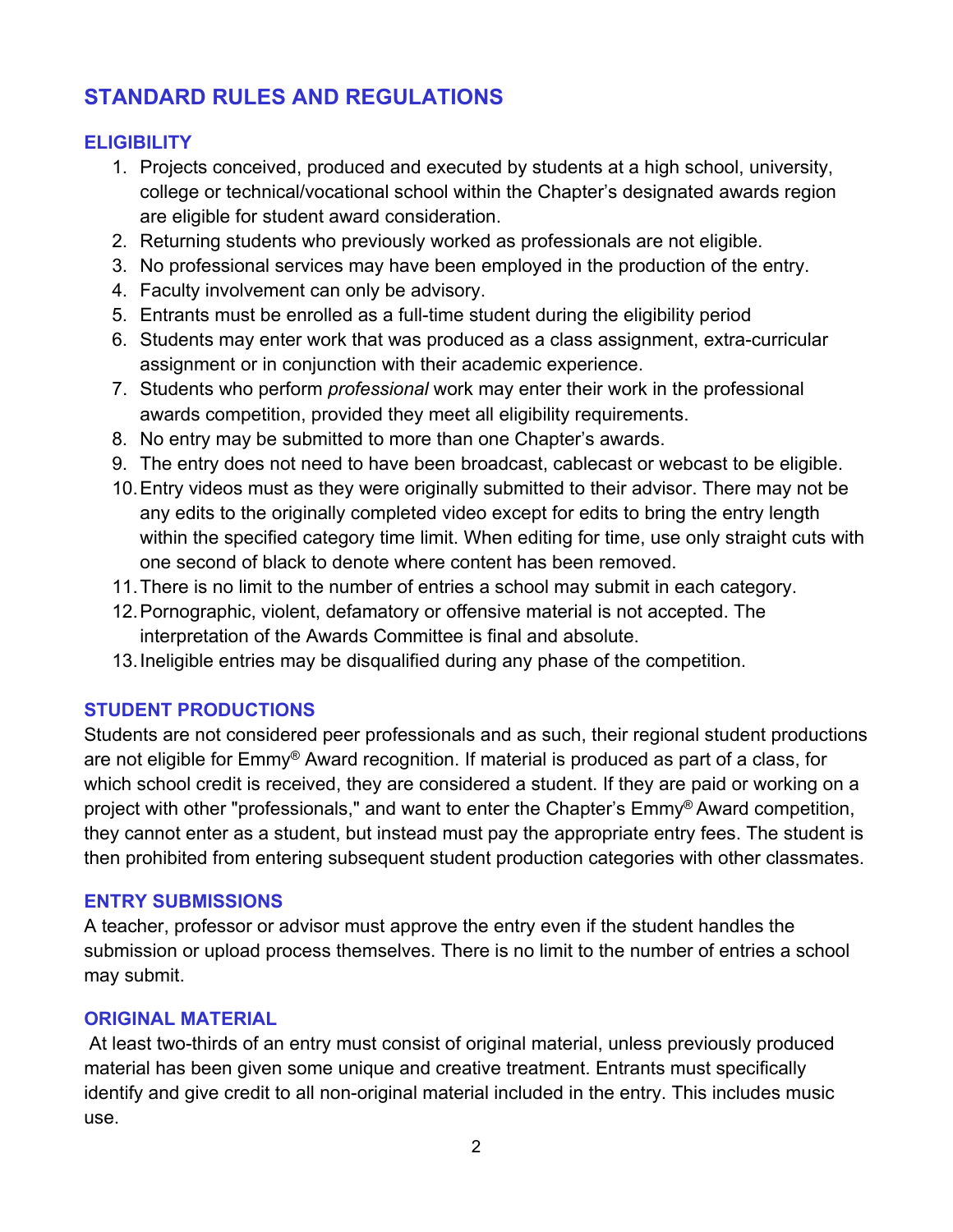## **LANGUAGE(S)**

Entries in English will be judged by English-speaking professionals. Entries in Spanish will be judged by Spanish-speaking professionals. Entries in other languages may be entered. We recommend that entrants in languages other than English or Spanish submit an Englishlanguage translation of the narration track.Entries in English will be judged by Englishspeaking professionals. Entries in Spanish will be judged by Spanish-speaking professionals. Entries in other languages may be entered. Judging of these entries is subject to the availability of qualified judges who speak the language of the entry. We recommend that entrants in languages other than English or Spanish submit an English-language translation of the narration track.

## **DOUBLE DIPPING**

No single entry may be submitted in its entirety in more than one Programming category. The same student may not be listed on more than one entry for doing the same job using the same work. If a student was responsible for more than one role, they submit the video in the appropriate craft categories to be judged for that particular craft (ie writer, editor, etc.).

## **ENTRY ERRORS AND OMISSIONS**

The National Academy of Television Arts & Sciences assumes no responsibility for the acts or omissions of those individuals or entities submitting entries pursuant to this notice. All submitting entities and/or individuals are advised to review submissions with respect to correct name credits and other information. NATAS shall accept all submissions that are not in conflict with any of its rules and regulations.

## **INTENTIONAL FALSIFICATION**

The faculty advisor warrants that they are the party most responsible for verifying that eligibility requirements have been met. The intentional falsification of production credits or entry credits may be the basis for disqualification.

## **FEES**

While a fee to cover administrative expenses may be charged, there may be no individual student entry fees. Membership is not a requirement for advisors or entrants. **NO ENTRY FEES AGAIN FOR 2022**. Thanks to a generous donation in honor of **Steve Shlisky** our past president & activities chair, all entry fees have been waved for this year.

## **JUDGING AND EVALUATION**

Programming Categories are judged on three criteria: content, creativity and execution on a 10-point scale (maximum 30 points); and Craft Categories are judged on two criteria: creativity and execution (maximum 20 points). Judging panels are to be made up of qualified professional judges. Judges have the option of including constructive comments or feedback, to be returned to the student's faculty advisor.

## **AWARDS**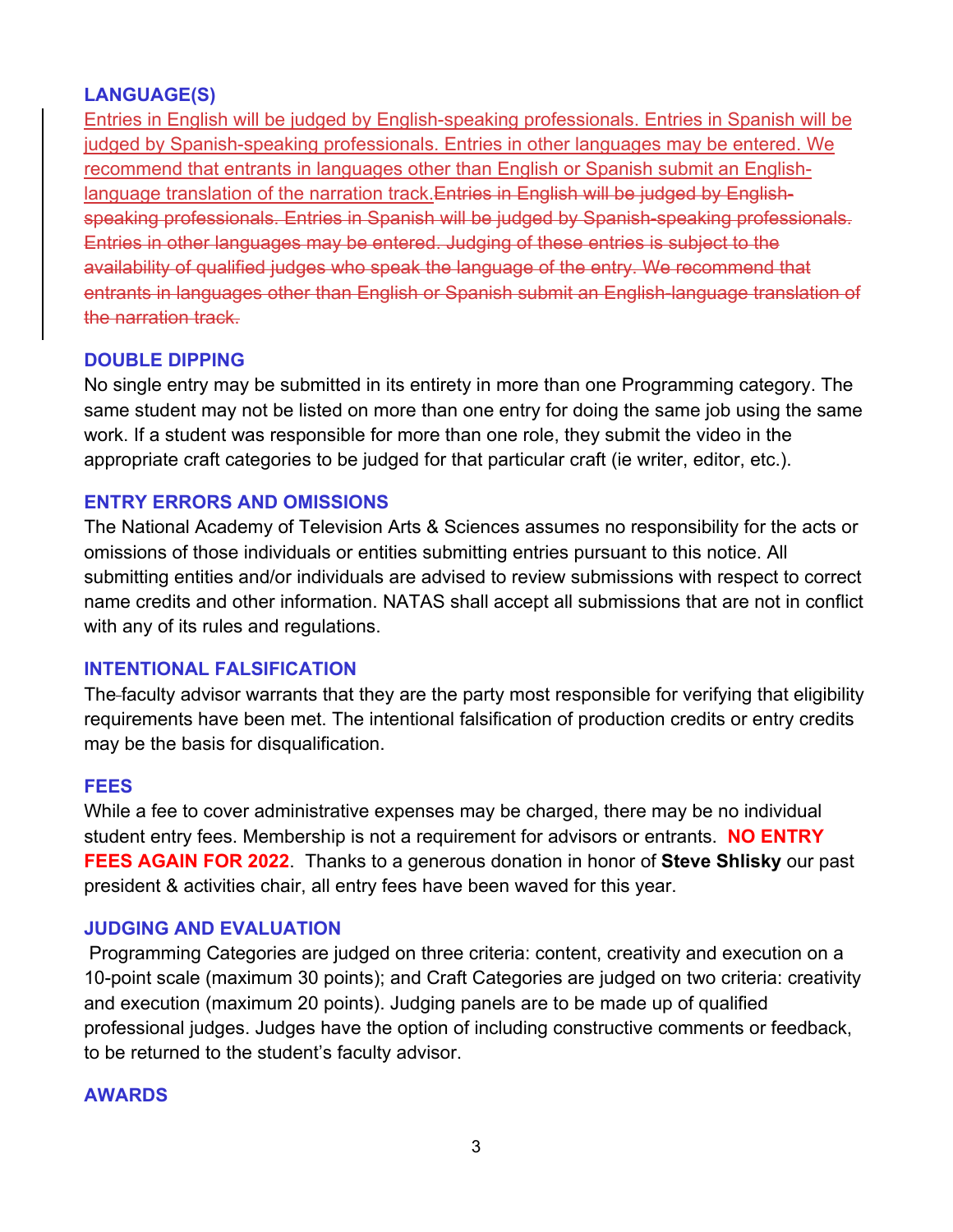A crystal pillar is awarded to the school for entries validated by a professor or advisor. Students responsible for the production will each receive a certificate. Pillars may be purchased for students listed on winning entries after the awards.

#### **RESTRICTION ON THE USE OF EMMY® MARK**

Schools may refer to the fact that they are recipients of a NATAS Student Production Award, but may not use the Emmy<sup>®</sup> name or replica of the Emmy<sup>®</sup> figure in any form of commercial advertising or promotion.

#### **NATIONAL CONTEST**

Regional recipients will automatically advance to the National Student Production Awards. Recipients of these national awards will be announced at an event later in the year. For more information visit the website: **http://emmyonline.org/nationalstudent** 

# **CATEGORIES**

## **PROGRAMMING CATEGORIES**

*Note: The same material may not be entered in more than one programming category.* 

#### **101 Newscast**

For outstanding achievement in a newscast, produced daily or less than daily, but broadcast, streamed or otherwise distributed as a "live" program. Post edits are not permitted except for the removal of breaks. Entry will be judged on overall content, presentation, enterprise, writing, format, teases, etc. **Time Limit: 30 minutes** 

## **102 News Report - Serious News**

#### **103 News Report - Light News**

For outstanding achievement in a presentation of timely news, information and current events. Entries may contain spot news coverage, investigations and feature stories on any newsworthy subject. Coverage of controversial issues is welcome. Entries will be judged on the basis of editorial content and pictorial coverage, which demonstrates awareness of broadcast journalistic standards including accuracy and fairness. Judges will particularly look for wellorganized material paying close attention to clearly written narration and appropriate sound bites. Preference will be given to individual pieces demonstrating reporting and field production. In-studio set-up or anchor link work will not be considered as an asset unless it materially contributes to the editorial content of the individual report. **Time Limit: 10 minutes** 

#### **104 Multimedia Journalist (MMJ)**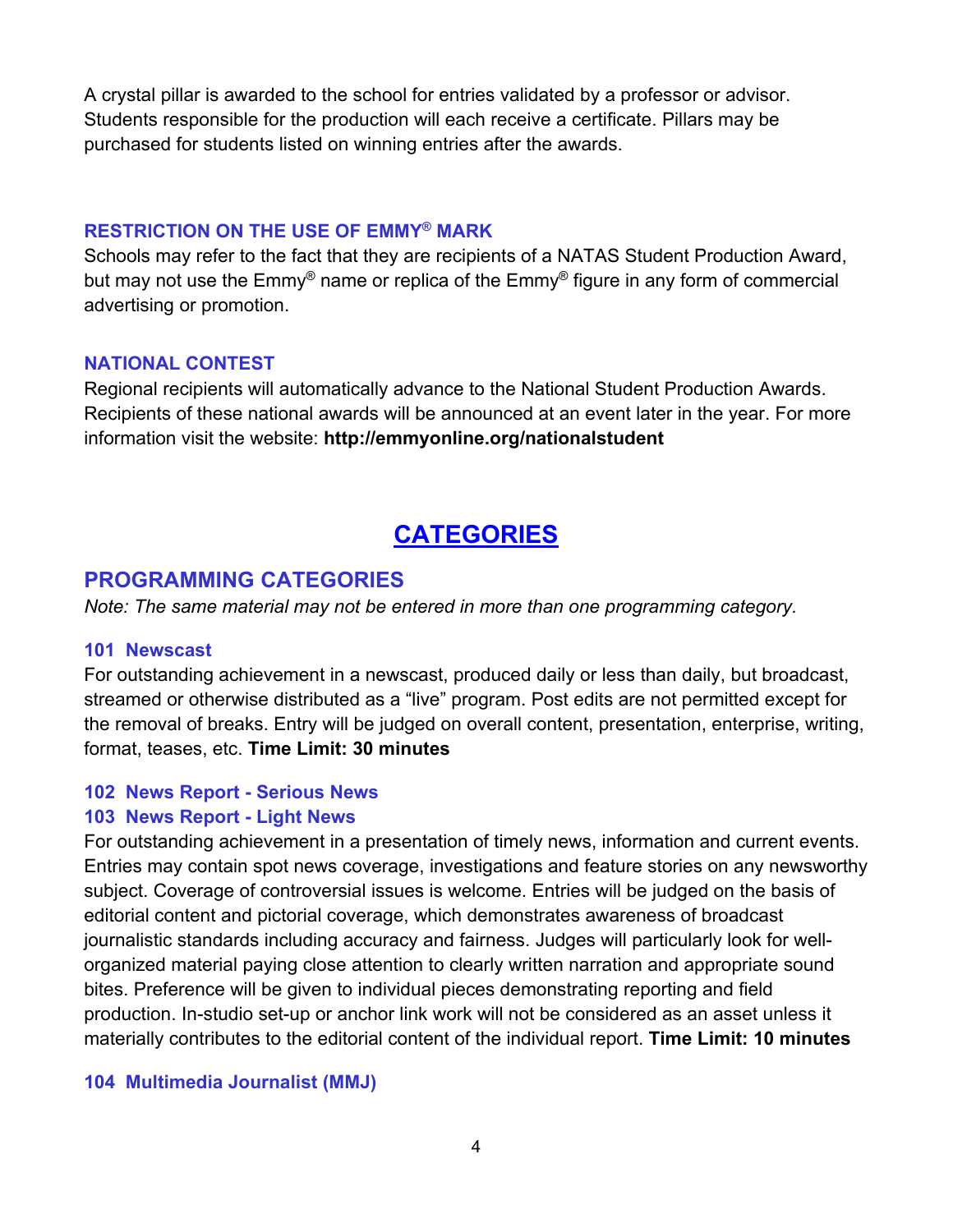For outstanding achievement by a single individual covering a single or multi-part news story. The MMJ is reporter, writer, photojournalist and editor. Entry may not be entered-submitted in any other programming or craft category. **Time Limit: 10 minutes**

*NOTE: This category is intended for solo projects. Collaborative or group projects must be submitted in one of the other appropriate categories.*

#### **105**

## **Video Essay**

For outstanding achievement by a single individual covering a single or multi-part story. The video essay creator is the photographer and editor, weaving together elements captured in the field to tell the story without a reporter or professional talent track. Entry may not be entered submitted in any other programming or craft category. **Time Limit: 10 minutes.** *NOTE: This category is intended for solo projects. Collaborative or group projects must be submitted in one of the other appropriate categories. In addition, Video Essay submissions must not include any on-camera or voice-over narration. Visual elements, Interview soundbites and nat sound are permitted to tell the story.* 

#### **106 Non-Fiction – Short Form**

For outstanding achievement in a presentation of a short-form treatment of a single non-fiction subject. Subject matter can include (but is not limited to) investigations, examinations of social issues, personal relationships, sports lifestyles, music, performing arts, entertainment, fashion and historical retrospectives. Content creativity and execution will be important elements in judging the entries. Judges will particularly look for well-organized material, paying close attention to clearly written narration and appropriate sound bites. **Time Limit: Up to 10 minutes.** 

## **107 Non-Fiction – Long Form**

For outstanding achievement in a presentation of a long-form treatment of a single non-fiction subject. Subject matter can include (but is not limited to) investigations, examinations of social issues, personal relationships, sports lifestyles, music, performing arts, entertainment, fashion and historical retrospectives. Content creativity and execution will be important elements in judging the entries. Judges will particularly look for well-organized material, paying close attention to clearly written narration and appropriate sound bites. **Time Limit: Minimum 10 minutes - maximum 30 minutes.** 

*Note: If the original presentation ran more than 30 minutes, entrants are permitted to make three edits to bring the entry to time.* 

## **108 Public Affairs/Community Service**

For outstanding achievement in a presentation or compilation consisting of up to three unedited pieces of content with current social, civic or other issue-oriented subject matter. Entry may be a single story or a multi-part series of stories on the same topic. Advocacy of a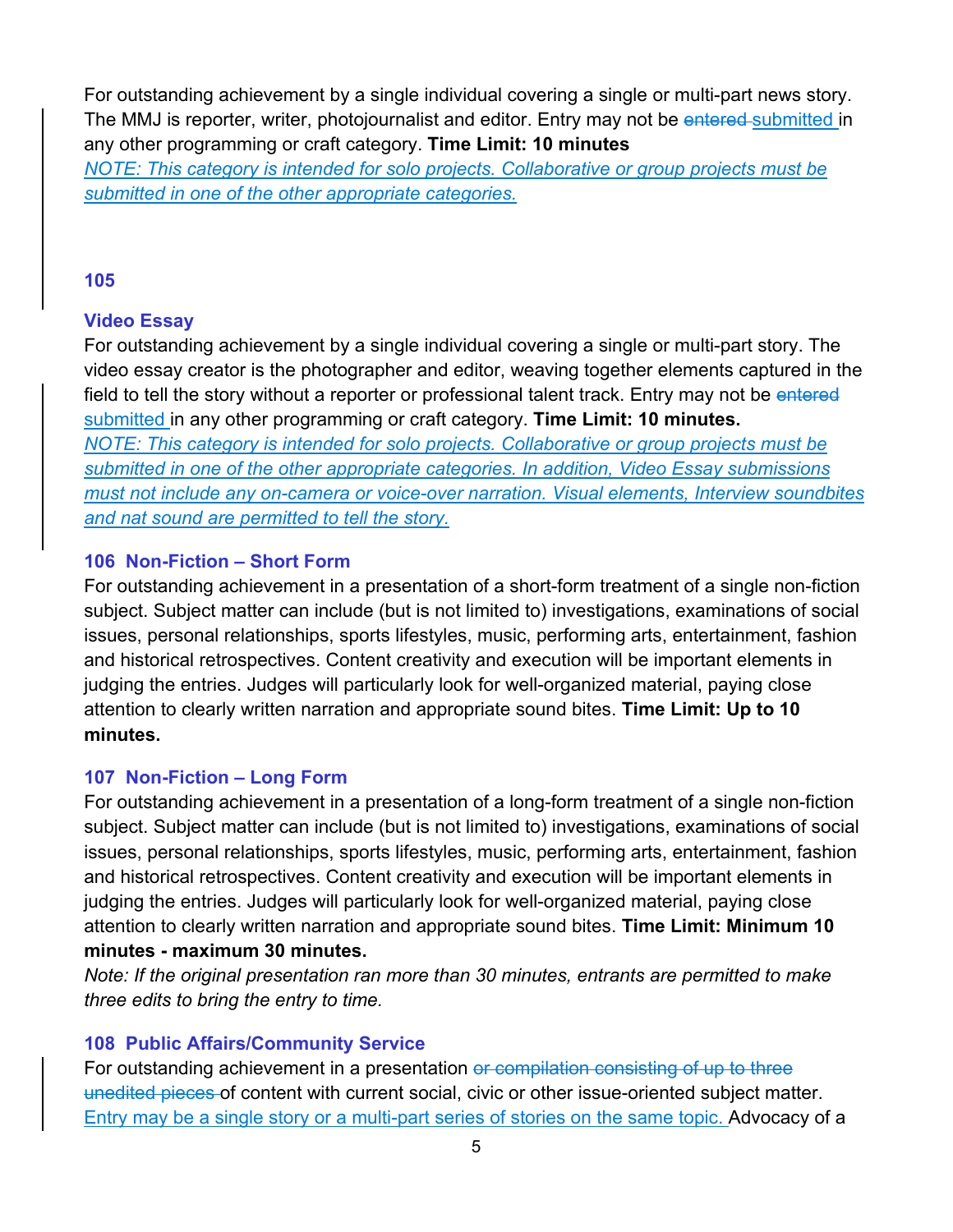point of view is encouraged. Content, creativity and execution will be important elements in judging the entries. Entry will be judged on awareness of broadcast journalistic standards including accuracy and fairness. **Time Limit: 10 minutes**.

#### **109 Arts/ and Entertainment/Cultural Affairs**

For outstanding reporting achievement in a presentation of content devoted to cultural or artistic significance, or a compilation of up to three unedited pieces. Entry may be a single story or a multi-part series of stories on the same topic. **Time Limit: 10 minutes**.

#### **110 Magazine Program**

For outstanding achievement in a program consisting of various stories of regional interest, usually on current events or entertainment in a format that often includes interviews and interspersed with links by presenters who appear in the reports. Could cover "pre-produced" or "recorded and edited" morning announcements. Designed to entertain and inform. Judges will look at the overall content, creativity and execution of the entire program as a complete product. **Time Limit: 30 minutes**.

#### **111 Music Video**

For outstanding achievement in replication, reinterpretation or original material in a music video. Judges will evaluate content, creativity and execution. **Time Limit: 5 minutes** 

#### **112 Fiction – Short Form**

For outstanding achievement in a presentation of a short-form treatment of a single fictional subject. Dramatizations or student originated soap operas or plays are permitted. Content creativity and execution will be important elements in judging the entries. Judges will particularly look for well-organized material, paying close attention to clearly written narration and appropriate sound bites.

#### **Time Limit: Up to 10 minutes**.

## **113 Fiction – Long Form**

For outstanding achievement in a presentation of a long-form treatment of a single fictional subject. Dramatizations or student originated soap operas or plays are permitted. Content creativity and execution will be important elements in judging the entries. Judges will particularly look for well-organized material, paying close attention to clearly written narration and appropriate sound bites.

## **Time Limit: Minimum 10 minutes - maximum 30 minutes.**

*Note: If the original presentation ran more than 30 minutes, entrants are permitted to make three edits to bring the entry to time.* 

## **114 Sports Story or Segment**

For outstanding achievement in a sports news, information or feature story. In-studio set-up or anchor link work will not be considered as an asset unless it materially contributes to the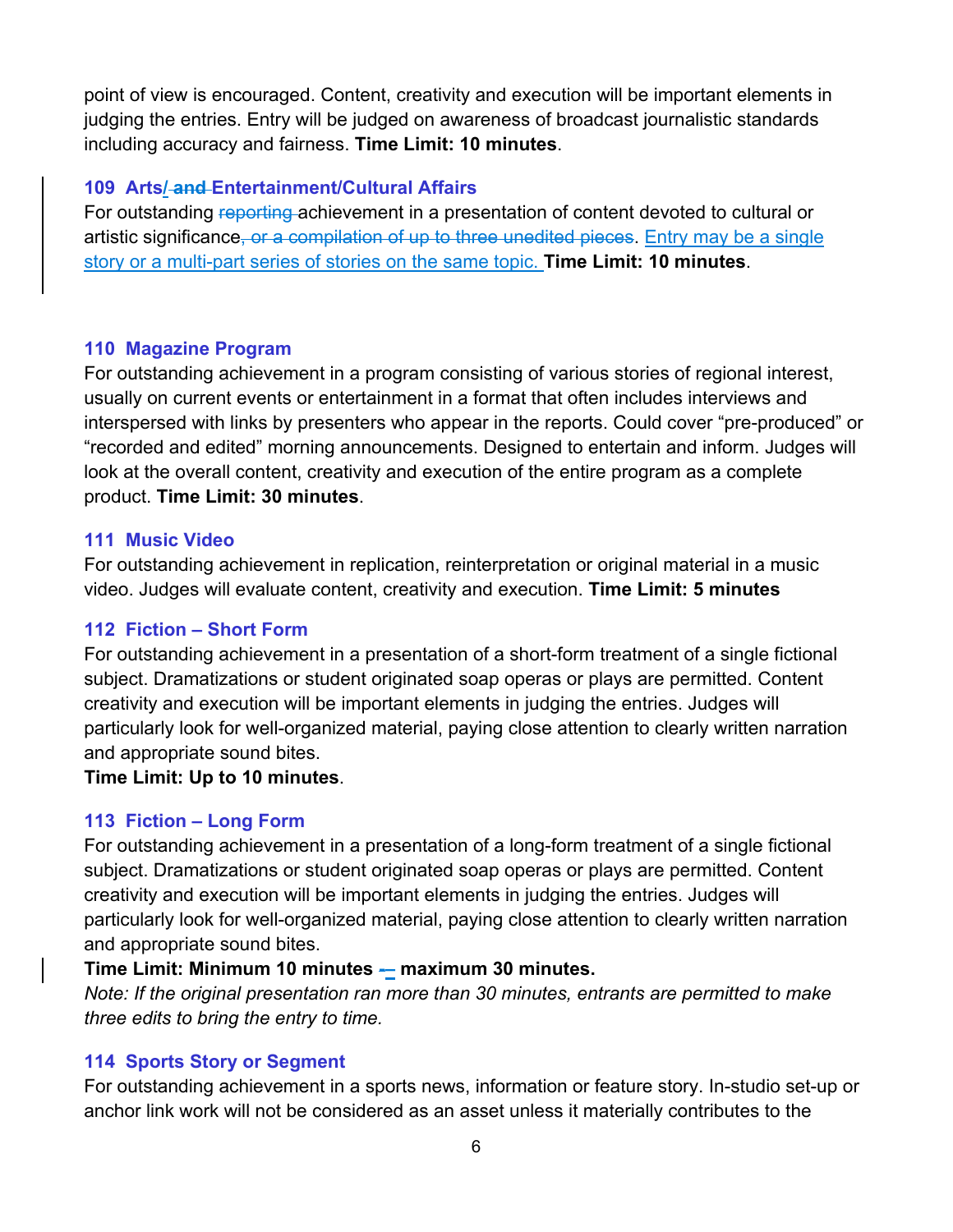editorial content of the presentation. Judges will particularly look for well-organized material, paying close attention to clearly written narration and appropriate sound bites. **Time Limit: 10 minutes** 

## **115 Sports Program**

For outstanding achievement in a sports program or special. Entry may be live or edited and must have, as its basis, special coverage not to be taken from a newscast. Entries may include multi-camera and pre-produced segments. Entry may have no post-edits except for the removal of PSAs, interstitials or commercials. Entry will be judged on awareness of broadcast journalistic standards including accuracy and fairness.

## **Time Limit: 30 minutes.**

*Note: This category is for shows such as pre/post-game shows, sports interview/discussion programs, season recap shows, etc. If the original presentation ran more than 30 minutes, entrants may select up to three (3) segments/excerpts to bring the entry to the specified time limit. One (1) second of black should be included between segments/excerpts.* 

## **116 Live Sporting Event/Game**

For outstanding achievement in the production of a live or recorded live sports event or game. A composite is required and may include segments or excerpts that provide examples of: Show Open, Graphics Package, Use of Replays, Inserted Pre-Produced Segments, Use of Statistical or Other Prepared Material, Highlights, Standard Coverage (e.g. Routine Innings or Downs) and any additional material at entrant's discretion.

## **Time limit: 30 minutes.**

*Note: One (1) second of black should be included between segments/excerpts.*

## **117 Public Service Announcement (PSA)**

For outstanding achievement in announcements that effectively focus interest in and marshal support for worthy community or area causes. **Spots may be 5-seconds to 2 minutes in length.** 

## **118 Commercial**

For outstanding achievement in commercial a production advertising a product, business, service, school or school department, or a community or school event that is conceived, written, created and produced for a class/school project. **Spots may be 5-seconds to 5 minutes in length.** 

## **CRAFT CATEGORIES**

*Note: Only those who performed the specified craft should be listed on the entry. Note: One (2) seconds of black should be inserted between elements of a composite entry.* 

## **119 Animation/Graphics/Special Effects**

For outstanding achievement in animation, graphics, and/or special effects demonstrating the skills of one or more individuals. Entries may contain a single example of the craft, or a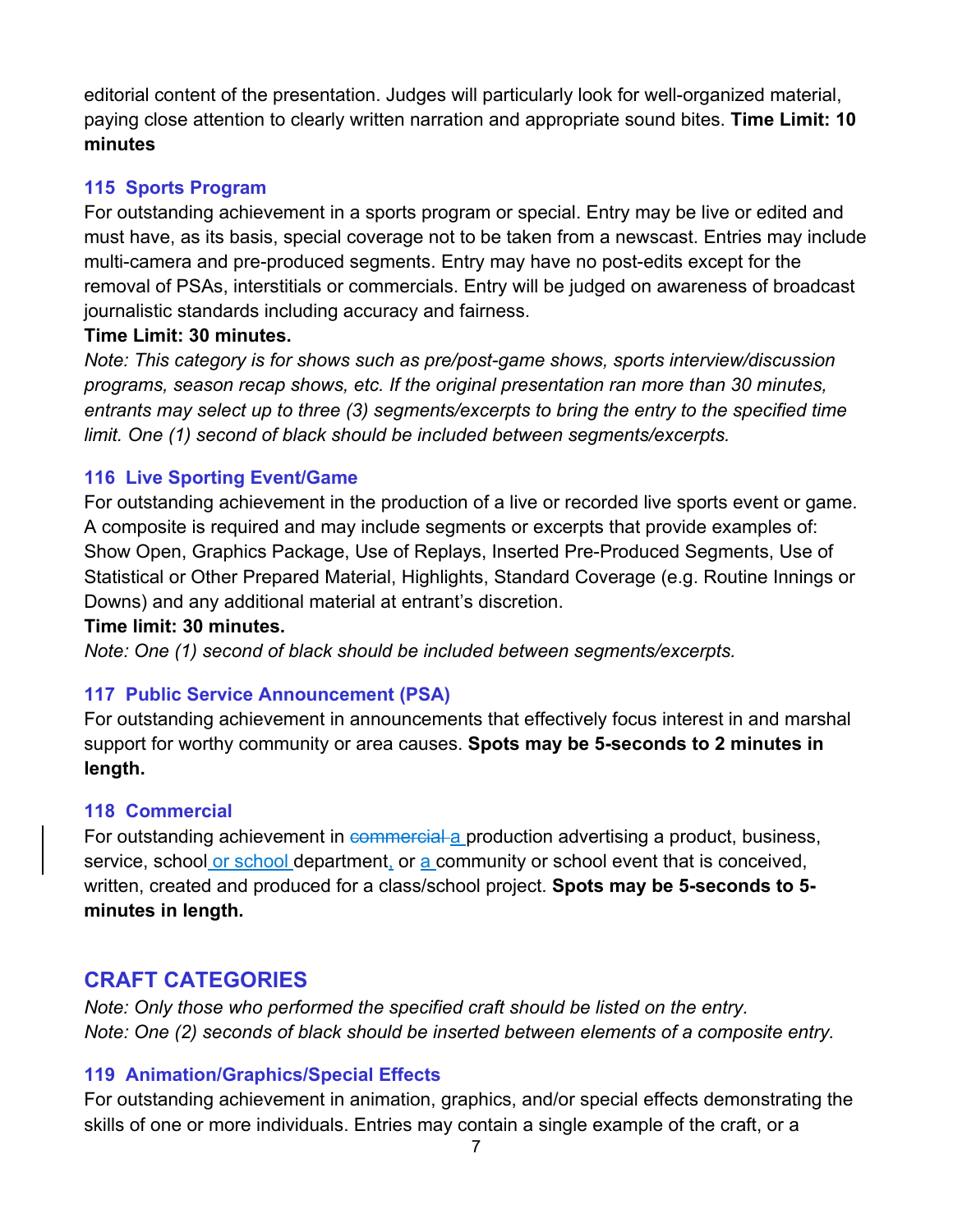composite of material as originally prepared for class or extra-curricular assignment. **Time Limit: 15 minutes.** 

## **120 Audio/Sound**

For outstanding achievement in audio or sound design demonstrating the skills of one or more individuals. Entries may contain a single example of the craft, or a composite of material as originally prepared for class or extra-curricular assignment. **Time Limit: 15 minutes.** 

## **121 Director**

For outstanding achievement in directing demonstrating the skills of one or more individuals. Entries may contain a single example of the craft, or a composite of material as originally prepared for class or extra-curricular assignment. **Time Limit: 15 minutes.** 

## **122 Editor**

For outstanding achievement in editing demonstrating the skills of one or more individuals. Entries may contain a single example of the craft, or a composite of material as originally prepared for class or extra-curricular assignment. **Time Limit: 15 minutes.** 

## **123 Photographer**

For outstanding achievement in photography demonstrating the skills of one or more individuals. Entries may contain a single example of the craft, or a composite of material as originally prepared for class or extra-curricular assignment. **Time Limit: 15 minutes.** 

## **124 Talent - News or Sports**

For outstanding achievement in on-camera talent demonstrating the skills of one or more individuals in the areas of news anchoring, reporting, host/moderator, sports play-by-play, analyst, etc. Entries may contain a single example of the craft, or a composite of material as originally prepared for class or extra-curricular assignment. **Time Limit: 15 minutes.** 

## **125 Talent Performer**

For outstanding dramatic on camera work in a short film or work of fiction. This is not the subject of an interview but rather talent following a script in the body of work. Actors may not be paid for their participation. **Time Limit: 15 minutes.** 

## **126 Writer**

For outstanding achievement in writing in all forms, including both fiction and non-fiction. This award is designed to encourage clarity of thought as well as creativity. Style and substance both count heavily in determining the winner. Scripts must be fair and accurate and must demonstrate logical organization of editorial content so that a viewer will easily understand the story that is being told. **Time Limit: 15 minutes.**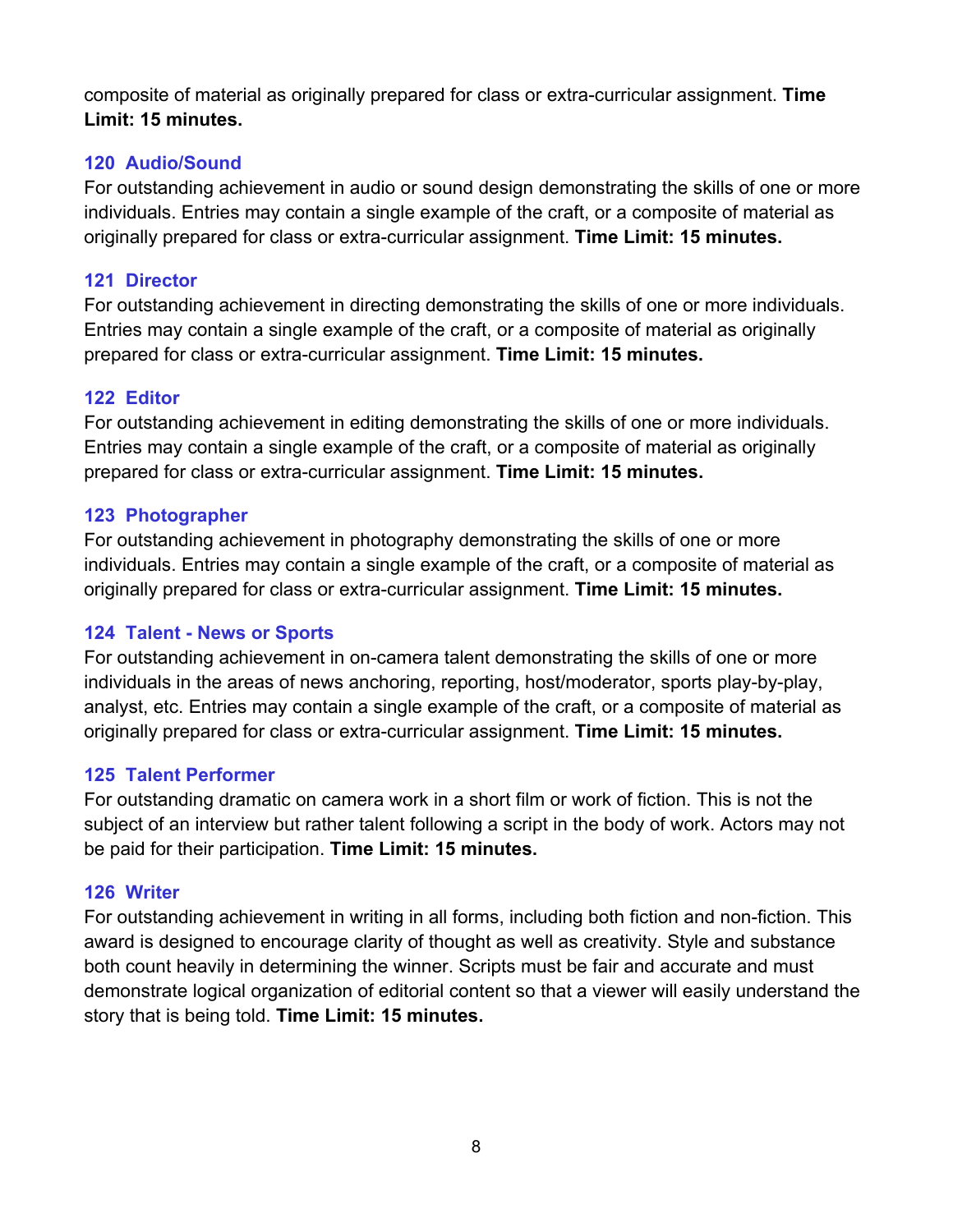## **ENTRY PROCESS:**

Complete your entry form at: **http://natasstudentawards.org/entry\_login.php?c=7** You will need to complete a "New User" form before you can fill out entry form.

Then upload your video at:

**http://natasstudentawards.org/video\_upload.php?c=7**

You will need your entry number to complete this step.

There are many different video containers, codecs and formats out there. These add up to literally thousands of different combinations. While we do our best to support as many formats as possible, we simply cannot ensure that any uploaded video will work.

#### **SUPPORTED FORMATS:**

The system supports nearly any format for uploading including:

 MP4, WMV, MOV\*, 3GP, AVI, FLV *\*Some MOV files contain additional features like edit lists that often result in audio-video sync issues.*

#### **BEFORE you can upload your Student Video, you must do the following:**

- 1. **SUBMIT** your entry (the "paperwork" part) using NATAS Student Awards: **http://natasstudentawards.org/entry\_login.php?c=7**
- 2. **PREPARE** your video for uploading

Review the Valid Video Formats and Video Encoding Guidelines by clicking on the appropriate link in the Resources Column on the right side of this page.

*Once you have submitted your entry and prepared the video for upload, you can upload your video to NATAS Student Awards.*

#### **Video Upload "Step-by-Step"**

**You can access the video upload page through the UPLOAD VIDEO link on your account dashboard or through the link included at the bottom of the entry confirmation email. \*NOTE: You can only upload 1 video entry at a time.**

#### **STEP 1: VERIFY THE ENTRY YOU WILL BE UPLOADING**

You will need your **Entry ID number** and the **submitter's email address**. Both are ESSENTIAL to begin the uploading process.

This information can be found in the Student Awards *- Email Copy of the Entry* that was sent to you after submitting the entry.

If you did not receive the email, you can access it - as well as any entry information - from the **ACCESS EMAIL** link after logging in to your

Student account: http://natasstudentawards.org/entry\_login.php?c=7

The information is also available through the REVIEW SUBMITTED link on your account's dashboard.

On this first page you need to:

 $\bullet$ • Select the entry category from the drop down box.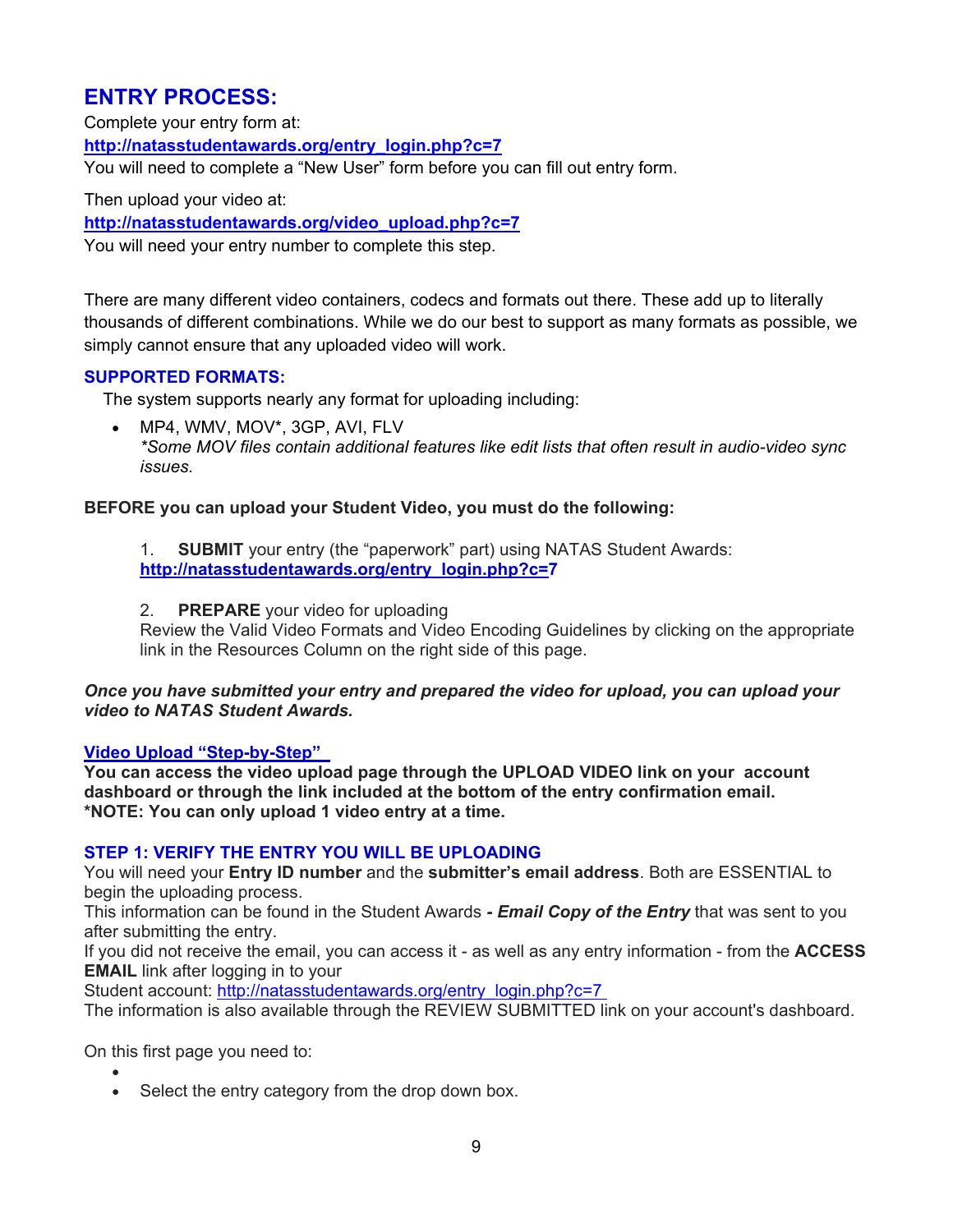- Enter the ENTRY ID Number (refer to your Email Copy of the Student Entry) *EXAMPLE: 51-06. 51 is the category, 06 is the entry id#***.**
- Enter the **submitter's** email address that was provided on the entry form.
- Select Box that you agree to the terms of uploading video.

#### **STEP 2: REVIEW VIDEO FILE UPLOAD INFORMATION**

*After reading through the instructions on the page and confirming your entry information in the box at the bottom, click on Proceed to Upload Video.*

#### **STEP 3: UPLOAD VIDEO**

- Select your video from your computer files by Browsing, be sure that you are uploading the correct file type.
- Click on **UPLOAD**

The Screen will change to show a status bar indicating where the video is in the upload process. Wait for video to upload. Depending on the size of your file and your internet connection, the upload may only take a couple of minutes or, for larger files, could take 30 minutes or more. The larger the file, the longer the upload process.

IMPORTANT: DO NOT CLOSE THE BROWSER UNTIL THE UPLOAD IS COMPLETE.

#### **Video Encoding In-Progress**

**Once uploaded, the screen will change for encoding. The status will indicate "processing" until the video is "ready." (**It will take on average about 2 minutes for each minute of video to complete this process but it can take considerably longer if the server has a backlog of encoding.)

You can keep your browser open while the video is processing; or, you can use the link at the bottom of the page to monitor the encoding process (a new tab/page will open in your browser); or, you can close your browser at this point and return later to finish the approval process.

When the status shows "ready," **click on the thumbnail or "click here to play video" link** to play the video. Watch all the way through. Check both video and audio. \*If the link does not appear, there was an encoding problem.

After watching your video, click on the "**Approve or Disapprove Video**" link

#### **Step 4: COMPLETE THE UPLOAD**

- If the video uploaded and played properly and you approve, **select Approve.**
- **CLICK FINISH**
- **If you do not approve- select "Reject and Delete."** Your video will be deleted and you can upload your video entry again.
- You have 3 opportunities to upload and approve your video. Once approved, or you've uploaded your video 3 times, you will not be able to upload again.
- Please contact the office at: office@emmysf.ty to have options reset so you can complete the process.
- **\*IMPORTANT: Your video is NOT available to the judges until you approve it**!

You will receive an email confirmation once you have completed the upload and approved your video. Your entry is now ready to be judged.